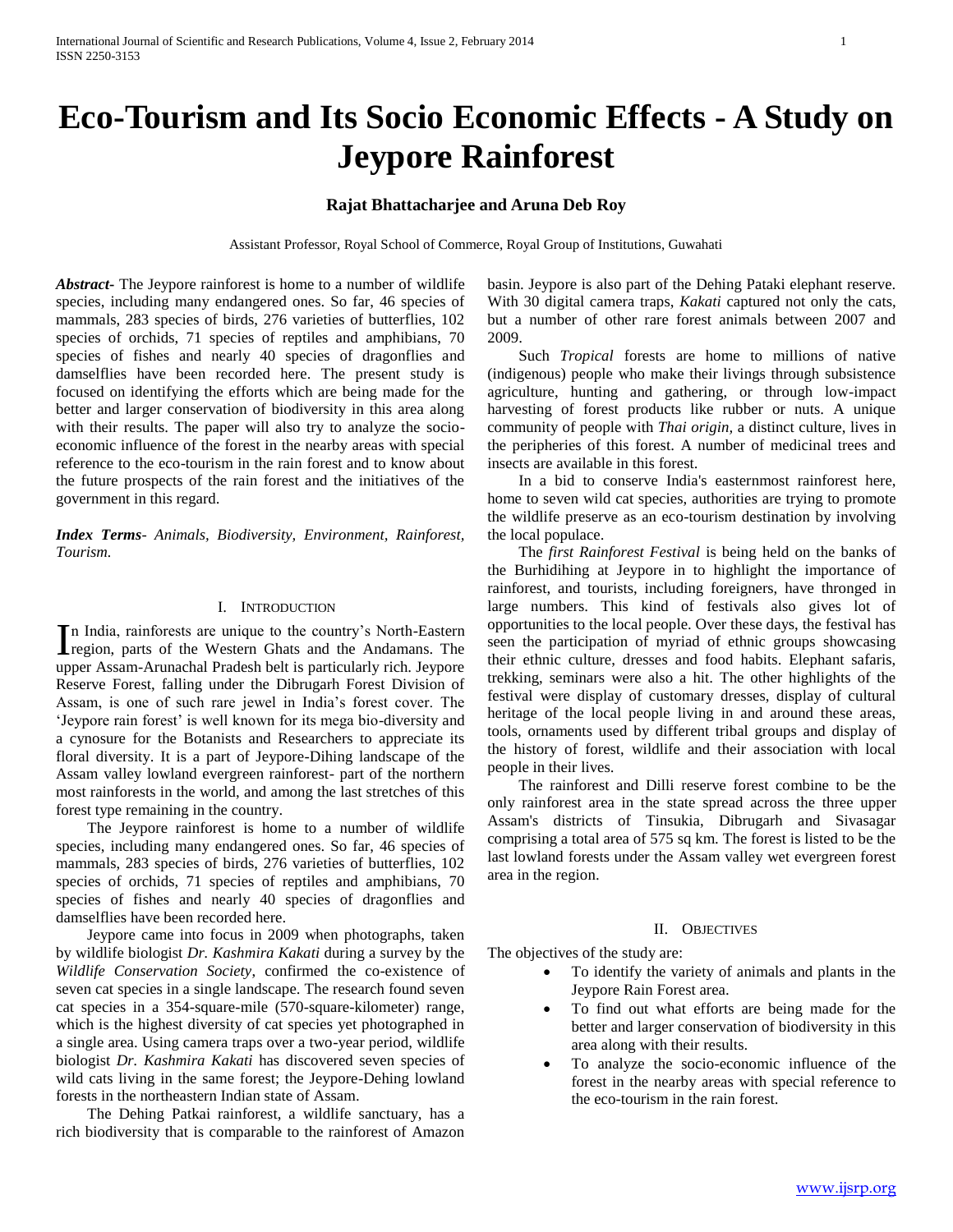To know about the future prospects of the rain forest and the initiatives of the government in this regard.

#### **Research Methodology**

 The study is an admixture of both primary and secondary data. Primary data includes a survey made on the various forest officials responsible for taking care of the inhabitants of the forest, the residents of the locality and also the tourists visiting the site.

## **Ecotourism in Jeypore Rainforest:**

 Assam Chief Minister Tarun Gogoi focused on the promotion of ecotourism by harnessing potentialities available in the Jeypore Rainforest and the consequent economic improvement and employment generation. Promising to include Jeypore Rainforest Festival in the government itinerary, Gogoi further said that the present government has planned to construct an eco-lodge here for attracting more and more tourists.

 While presiding over the rain forest function, Dibrugarh DC KK Dwivedi said that a proposal had already been submitted to the government for giving recognition to the Jeypore Rainforest as a National Park.

 For promoting ecotourism, the government is planning for making tourists tracks, rope ways. Government has also planning to allot 3 houses with proper accommodation facilities for lodging of the tourists.

 The Scope for developing ecotourism in Jeypore Rain forest can be highlighted in the following points:

## **Biodiversity:**

 Jeypore is the home to a wide variety of plants and animals, that can easily attract tourists, and thus there is a high possibility for the development of ecotourism in this area. In the rain forest, there are a number of rare plants and animals, which can be found in this forest only. A large number of species of Orchids, Butterflies, Birds, Cats, and Fishes are the central attractive issues of the forest which cannot be found in any other rain forests.

## **Convenient to reach:**

 Moreover, the Jeypore rain forest is well connected to by air, road and rail. Mohanbari is the nearest airport, situated at a distance of only 65 km., from where the road journey to Jeypore will take only 2 hours. The nearest railway station is Naharkatia, situated at a distance of only 8 km., which has direct rail links with rest of the country. One can also reach Jeypore from Dibrugarh (70km.) and from Tinsukia (65 km.) by P.W.D. road.

 **Existence of other tourist destinations near the Rainforest:**

 There exist a number of attractive tourist places in the peripheries of Jeypore Rainforest, widening the scope for promoting ecotourism in the Jeypore Rainforest area. These are as follows:

> **Namrup:** Namrup is situated in the foot hills of Patkai range of hillsand contiguous to the beautiful evergreen Jeypore Rainforest. It is one of the top most industrial towns of North east. The historical name of Namrup was Namhuk. Namrup is famous for having heavy fertilizer industries, petro chemical

industry and thermal plant. A 2 to 3 days stay at Namrup will be a pleasant trip for tourists.

- **Sitakunda:** Another attractive and beautiful place situated nearby the rainforest in the upstream of Dehing river is Sitakunda. An annual big religious festival takes place at this place during Makar Sankranti, where devotees come in large number every year. Sitakunda is a small rocky Majuli in the midstream of Buridihing river with a beautiful temple constructed on a large stone.
- **Namphake village and Buddhist Monastery:** After migrating for 75 years, the Tai Phake people established Namphake village near Naharkatia and Tipam Phake village near Jeypore in the year 1850. At present, these are the two most populous and large Tai phake villages in Assam. Tai phake people are famous for their unique language, food habit, traditional culture, handloom items, traditional dresses and beautiful craftmanships. The Buddhist Monastery situated here is the centre of attraction for both domestic and international tourists, wherein the Golden idol of Lord Buddha is there. The traditional unique lifestyle and culture of the inhabitants are also subject of attraction to the tourists.
- **Hukanjuri:** This location within the rainforest, situated on the bank of Namsang River with the background of hills range of Arunachal Pradesh, has a special beautiful spot for visiting tourists. Tourists might get enjoyment by availing open Jeep Safari from Jeypore to Hukanjuri enjoying the jungle beauty on the both sides of the road. One night halt at Hukanjuri will also be more pleasurable for the tourists.
- **Favourable climate:** The temperature and climate of the Jeypore Rainforest is favourable for the tourists in all the 12 months of a year.

# **Biodiversity and its conservation**

 The Jeypore rain forest forms part of the world heritage of Tropical wet evergreen forests which is characterized by multi storied in structure and rich in biodiversity. 100% respondents belonging to forest employees and local people and 90% of the tourist respondents have responded in favor of its richness.

This rain forest harbors rich varieties of flora, avifauna, wildlife and reptiles.

 **Flora:** The peculiarity of the Jeypore rain forest is the three tier structure. The top tier looms over the rest and consists of isolated, tall, evergreen or deciduous trees which grow to a height of around 150 feet(46 meters). The common species among them are :

Dipterocarpus macrocarpus (Hollong)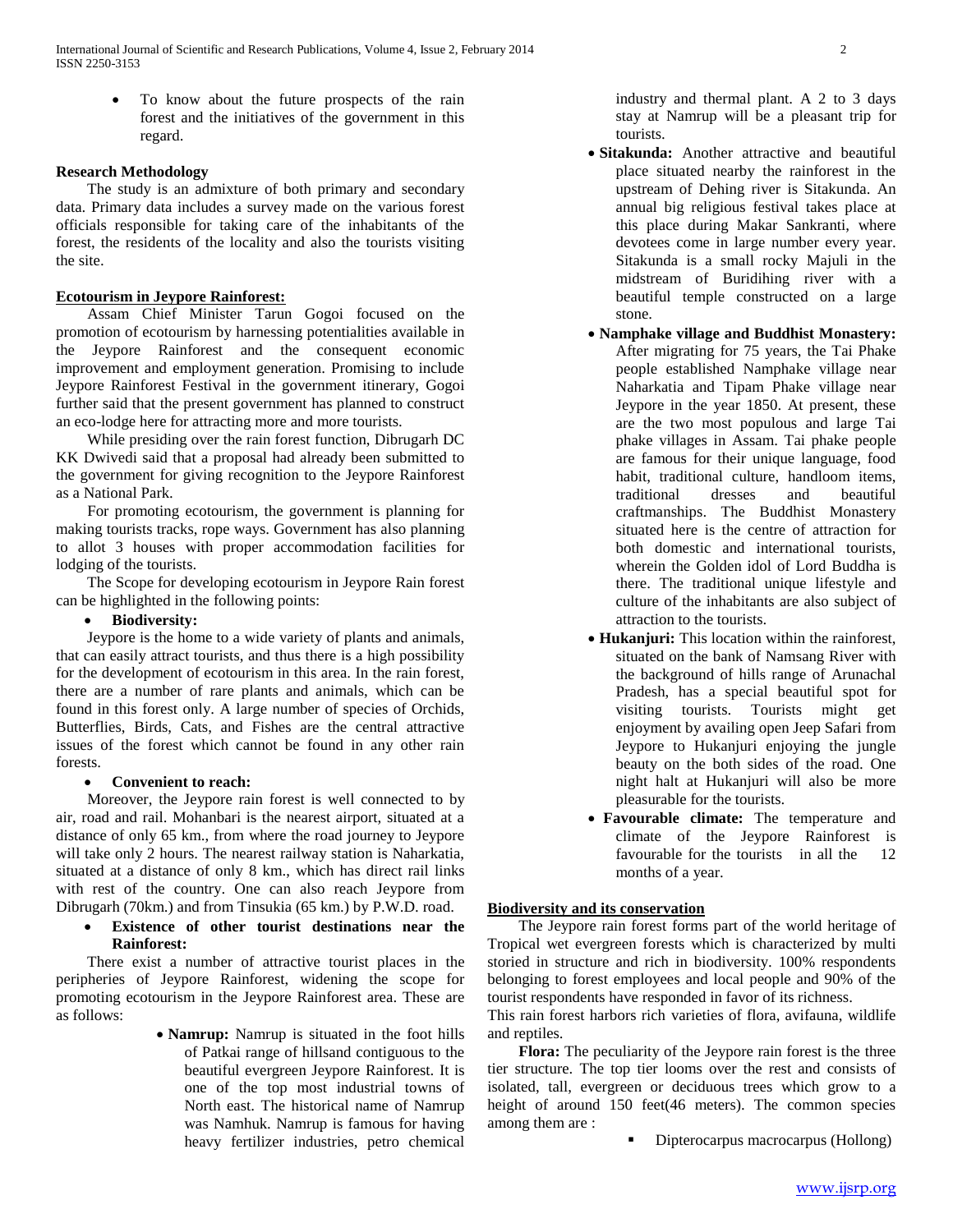- Artocarpus choplasha (Sam)
- Mekai (Shorea assamica)
- Bhelu (Tetramelia nudiflora) and
- Hollok (Teminalia myriocarpa),

 Each of these is growing tall and handsome with spreading branches and abundant foliage. Other species which are found to occur in the top canopy sporadically are,

- Sopa (Michelia champaca)
- Dhuna (Canarium resiniferum)
- Jutuli (Altingia excels)
- Amari (Amoora wallichii)
- **Barpat**(Ailanthus grandi).

 The middle tier consists of several medium sized trees growing up ta a height of about 80 feet (25 meters). Colophyllum, Nahor (Measua ferra), Amoora, Gonsoroi (Cinnamomumcecidodapene), Mekahi (Phoebe attenuate), Machilus and Khokan (Duabanga sonneratioides) form the mixed middle canopy. Ficus elastica, Micholia, Maugolia and Schima are also found.

 The ground tier consists of shrubs and climbers, orchids and ferns that cover every inch of the land. The undergrowth is composed of woody shrubs, like Kaupat, Bogitora etc. palms such as Gerugatamul, Tokopat etc. and canes such as Jengu, Raidang, Haukabet, Lejai etc.

 *Fauna:* Being a completely virgin rainforest, this sanctuary is very rich in terms of biodiversity. It is an ideal habitat for nonhuman primates. Till date, 46 species of mammals, 71 species of reptiles and amphibians, 70 species of fishes and nearly 40 species of dragonflies and 276 species of butterflies have been listed from here.

 The most common mammal species of this sanctuary are – [Hoolock Gibbon,](http://en.wikipedia.org/wiki/Hoolock_Gibbon) [slow loris,](http://en.wikipedia.org/wiki/Slow_loris) [Pig-tailed Macaque,](http://en.wikipedia.org/wiki/Pig-tailed_Macaque) [Stump-tailed](http://en.wikipedia.org/wiki/Stump-tailed_Macaque)  [Macaque,](http://en.wikipedia.org/wiki/Stump-tailed_Macaque) [Capped Langur,](http://en.wikipedia.org/wiki/Capped_Langur) [Asian Elephant,](http://en.wikipedia.org/wiki/Asian_Elephant) [Tiger,](http://en.wikipedia.org/wiki/Tiger) Black [Panther,](http://en.wikipedia.org/wiki/Black_Panther) [Leopard,](http://en.wikipedia.org/wiki/Leopard) [Gaur,](http://en.wikipedia.org/wiki/Gaur) [Chinese Pangolin,](http://en.wikipedia.org/wiki/Chinese_Pangolin) Himalayan Black [Bear,](http://en.wikipedia.org/wiki/Himalayan_Black_Bear) [Himalayan Squirrel,](http://en.wikipedia.org/w/index.php?title=Himalayan_Squirrel&action=edit&redlink=1) [Leopard Cat,](http://en.wikipedia.org/wiki/Leopard_Cat) Clouded [Leopard,](http://en.wikipedia.org/wiki/Clouded_Leopard) [Porcupine,](http://en.wikipedia.org/wiki/Porcupine) [Crab Eating Mongoose,](http://en.wikipedia.org/w/index.php?title=Crab_Eating_Mongoose&action=edit&redlink=1) [Sambar,](http://en.wikipedia.org/wiki/Sambar)[Sun](http://en.wikipedia.org/wiki/Sun_bear)  [bear,](http://en.wikipedia.org/wiki/Sun_bear) [Binturong,](http://en.wikipedia.org/wiki/Binturong) [Barking deer,](http://en.wikipedia.org/wiki/Barking_deer) [Golden cat,](http://en.wikipedia.org/wiki/Golden_cat) [marbled cat](http://en.wikipedia.org/wiki/Marbled_cat) etc.

 The reptiles here include Burmese Rock python (Python molurus), Bamboo pit viper (Trimeresurus gramineous), King cobra (Ophiophagus Hannah), Asian leaf turtle (Cyclemys oldhami), and Water lizard/monitor (Varanus salvator).

 Jeypore rainforest has reported 28% i.e. 276 species of colourful Butterflies have been recorded from Jeypore so far.

 **Avifauna:** Dehing Patkai Rain forest in Upper Assam is a bird-watchers delight, known to harbor about 293 bird species, belonging to 174 genera and 51 families. The majority is residents (63.7%), some are winter visitors (23.1%), and very few are summer visitors (2.5%). About 10.7% are altitudinal migrants, coming mainly from the higher reaches of the western, central and eastern Himalayas. There are 13 globally threatened species here viz. the Slender-billed Vulture, White-winged Duck, Greater Adjutant, Greater Spotted Eagle, Lesser Adjutant, Beautiful Nuthatch, Marsh Babbler, Tawny-breasted Wren Babbler, White-cheeked Hill Partridge, Great Hornbill, Brown Hornbill, Oriental Darter and Painted Stork.

 At least 10 of the bird species are listed in Schedule-I of Wildlife Protection Act 1972 (1994) including the White-winged

Duck, Kalij Pheasant Grey Peacock Pheasant, Besra, Black Baza, Slender-billed Vulture, Osprey Great, Hornbill Wreathed Hornbill and Common Hill Myna.

 Dehing Patkai Rain forest is home to five endemic bird species, which is 26% of the endemics reported from the north eastern region and all belong to the family Sylviidae. These are the Yellow-vented Warbler, Broad-billed Warbler, Marsh Babbler, Tawny-breasted Wren Babbler and White-naped Yuhina.

 The birds of Dehing Patkai Rain forest thrive in the diversity of microhabitats in the predominantly evergreen forest such as dense evergreen forest, rivers & streams, evergreen forest edge, swamps, semi-open evergreen forest that includes the logged areas where openings are present, agriculture (cultivations, fallows and tea gardens) along the edge and habitations on evergreen forest edge. Most species are habitat specialists i.e. they are found only in a single microhabitat, with dense evergreen forest harbouring the maximum of 111 of the total 281 birds species recorded in Jeypore, of which insectivores are the most dominant guild with 79 species. 44 species were recorded along rivers or streams, 37 species in evergreen forest edge and 23 species in semi-open evergreen forest.

 The insectivorous, carnivorous and most of the omnivorous birds help control the insect and rodent pests in the forest as well as in the agricultural ecosystem adjoining the forest. Frugivores like the hornbills, barbets, pigeons and koel, along with some of the omnivores like crows, mynas and starlings that feed on fruits serve as seed dispersers. Nectarivores and some of the insectivores and omnivores that feed on nectar help in plant pollination. There are terrestrial piscivores and 31 aquatic species that depend on the rivers and streams inside the forest and the agricultural fields along the forest edge.

# **Specialties of Jeypore Rainforest:**

 93% of the respondents belonging to forest employees and 77% tourist respondents have opined that the forest is successful in preserving many plants and animals from their extinction, as the forest has some rare animals and plants that cannot be found in any other forests in the world.

From the following highlights of the Jeypore Rainforest, it will be clear that the forest is successful in preventing extinction of a huge species of plants and animals.

- **7 species of cat:** The research found seven cat species in a 354-square-mile (570-squarekilometer) range, which is the highest diversity of cat species yet photographed in a single area. Using camera traps over a two-year period, wildlife biologist Dr. Kashmira Kakati has discovered seven species of wild cats living in the same forest; the Jeypore-Dehing lowland forests in the northeastern Indian state of Assam. The cats are namely, the jungle cat (Felis chaus), leopard cat (Prionailurus bengalensis), golden cat (Catopuma temminckii), the clouded leopard (Neofelis nebulosa), marbled cat (Pardofelis marmorata), the leopard (Panthera pardus), and the world's largest cat, the tiger (Panthera tigris*).*
- **Orchids:** Orchids are literally the jewels of the forest. They lend a beauty and charm of its own to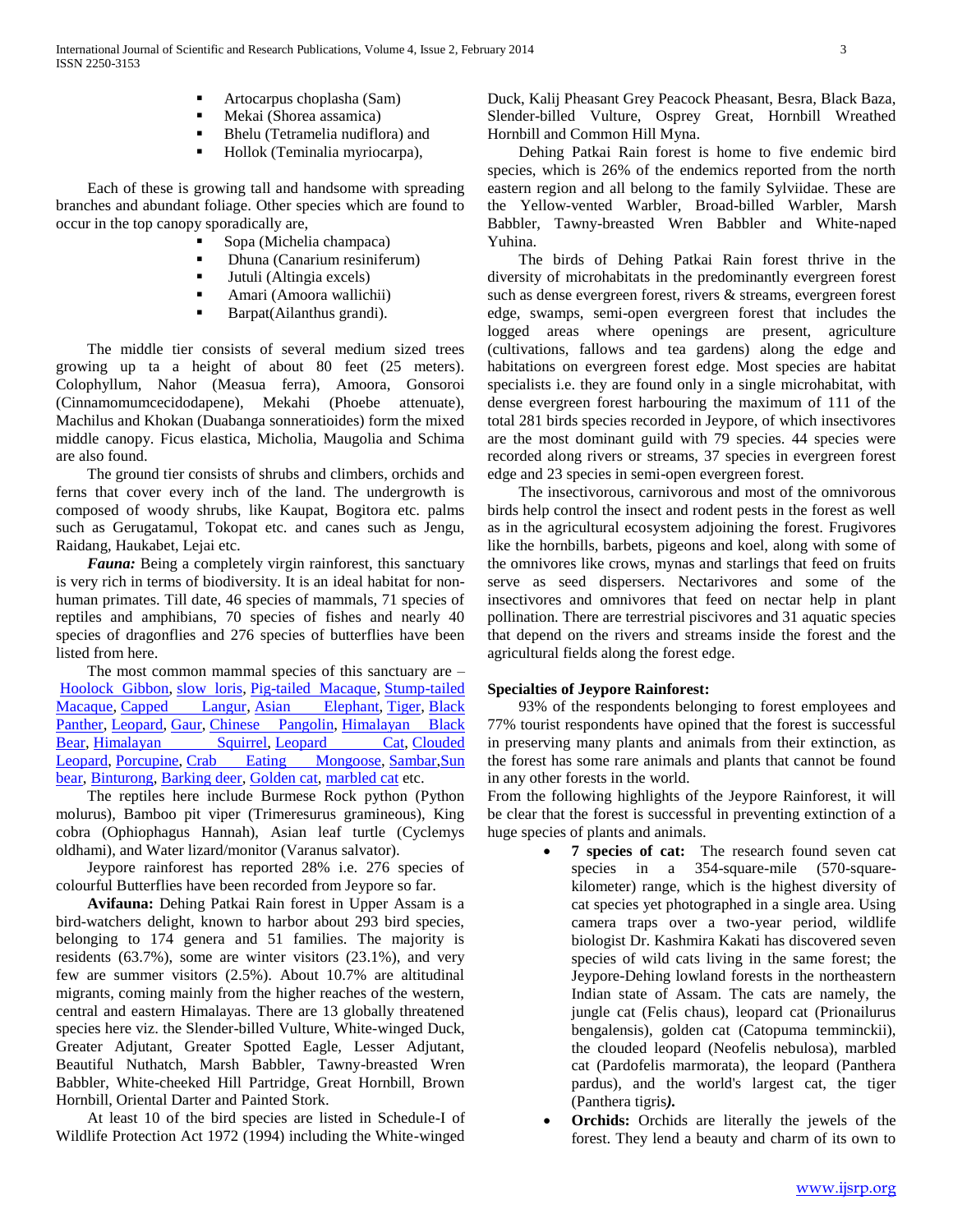the landscape due to their bewildering variety of flowers, many showy and colorful and exquisitely beautiful and fragrant. They are also used in medicine, and are important parts of the culture of many societies, including the Assamese. Orchids are also important ecological indicators, disappearing rapidly when the quality of soil and air of the region degrades. So far, 101species of orchids within 45 genera have been recorded here. Of these, 79 are epiphytic, 21 are terrestrial and 1 species is a saprophyte.

 Eight of the species found here are critically endangered, 15 species are endangered, 5 species are near threatened and 28 species are in the vulnerable category. Jeypore Rainforest has the distinction of several new orchid records for the region. *Thrixspermum acuminatissimum* is a new record to India; 9 species Bulbophylum ebulbum, Chrysoglossum erraticum, robinsonii, Eria connate, pudica, Hetaeria affinis, Thelasis pygmaea, Taeniophyllum crepidiforme and Zeuxine clandestine are new records from Assam; and 12 species Anoectochilus brevilabris, Bulbophyllum protractum, spathulatum, Calanthe lyroglossa, Ceratostylis sabulata, Cleisostoma discolor, Podochilus khasianus, Tainia minor, T. waryana, Thelasis longifolia, Trichotosia velutina, and Tylostylis discolour are new records from Upper Assam. It is important to focus conservation on species like Acanthephippium striatum, Anoectochilus brevilabris, Bulbophyllum spathulatum, Cymbidium bicolour, dayanum, Dendrobium nobile, Eria paniculatum, Gastrochilus calceolaris, Phalanopsis manni, P. parishii and Zeuxine clandestine that are already very rare in Jeypore.

Depending on the sunlight, temperature and other microhabitat requirements, orchids grow in different layers of the Jeypore rainforest. Light-loving orchids like Acampe papillosa, A. rigida and Dendrobium acinaciforme grow well at the top storey upto 20-30 meter height. Species such as Aerides odoratum, Bulbophyllum affine, Cleisostoma appendiculatum and Coelogyne ovalis grow in the middle story; while shadepreferring species like Bulbophyllum delitescens, Cymbidium bicolor, and Dendrobium aduncum grow best in the lower stories of the forest. Occasionally, one may chance upon terrestrial orchids that grow in the diffused sunlight of the dense forest floor of Jeypore.

> **Butterflies:** In Europe, butterflies are used as pollution indicators because they are very sensitive to atmospheric carbon dioxide. Butterfly parks are built in cities, and any die off of butterflies are taken as an indication that pollution levels have risen. .Northeast India is by far the richest habitant of butterflies, the best known pollinators after honey bees. Out of the one thousand species of butterflies here, Jeypore has reported nearly 28% i.e. 276 species of these colorful Lepidopteron have been recorded from Jeypore so far.

 Two new butterflies' records from Jeypore are the rediscovery of the *White Punch* and *Yellow banded Flat*. Jeypore takes a very special place on the butterfly map of India with the presence of very rare Peal's *Palmfly;* the forest probably also has the best population in the northeast India of the *White Dragon tail butterfly.*

 **Birds:** Birds form an intrinsic part of most cultures most apparently because of their fabulous colors and melodious calls. Of deeper significance is their role as predators, prey and dispersers of pollen and plant seed which are necessary for the survival of natural ecosystems. India, with its predominantly tropical climate and diverse habitats has 1,306 species of birds, which forms more than 13% of the world's bird assemblage with 57 or 4.4% being endemic species. Of these, 953 species have been recorded in the north-eastern region of which 19 species are endemic

 Jeypore Rainforest in Upper Assam is a bird-watchers delight, known to harbour about 281 bird species, belonging to 174 genera and 51 families. The majority is residents (63.7%), some are winter visitors (23.1%), and very few are summer visitors (2.5%). About 10.7% are altitudinal migrants, coming mainly from the higher reaches of the western, central and eastern Himalayas. There are 13 globally threatened species here viz. the Slender-billed Vulture, White-winged Duck, Greater Adjutant, Greater Spotted Eagle, Lesser Adjutant, Beautiful Nuthatch, Marsh Babbler, Tawny-breasted Wren Babbler, Whitecheeked Hill Partridge, Great Hornbill, Brown Hornbill, Oriental Darter and Painted Stork. Jeypore is home to five endemic bird species, which is 26% of the endemics reported from the north eastern region and all belong to the family Sylviidae. These are the Yellow-vented Warbler, Broad-billed Warbler, Marsh Babbler, Tawny-breasted Wren Babbler and White-napped Yuhina.

- **Hornbills:** 5 endangered species of hornbill are found here. These are: Oriental pied hornbill, Great pied Hornbill, Rufous necked hornbill, Wreathed hornbill and Brown hornbill
- Fishes: Out of around 1000 species of the world, in Jeypore Rain Forest, 71 species of fish belonging to 21 families and 48 genera were recorded in a preliminary survey of the River Buridihing and its tributaries in the forest landscape including the Tipam, Dilli and smaller forest streams and beels. The dominant families are Cyprinidae, Bagridae, Schilbeidae and Cobitidae, with the cyprinid fishes constituting the major group of fish fauna, accounting for 40% of the total species recorded. Four species are endangered, while 14 species are considered Vulnerable and 36 species are Near Threatened. Common fish genera in Jeypore include Labeo, Barilius, Puntius, Aspidoparia, Phylorinchus, Raimas, Danio, Salmostoma, Cirrhinus, Salmostoma, Erethistes and Rita.

 Jeypore provides a wide diversity of micro habitats for fish. Rocky, fast-flowing streams have fish such as Psilorhynchus balitora, Acanthobotitis botia, Lepidocephalus guntea; while streams with moderate current and sand-pebble beds are home to species like Devario devario, Danio dangila, Danio aequipinnatus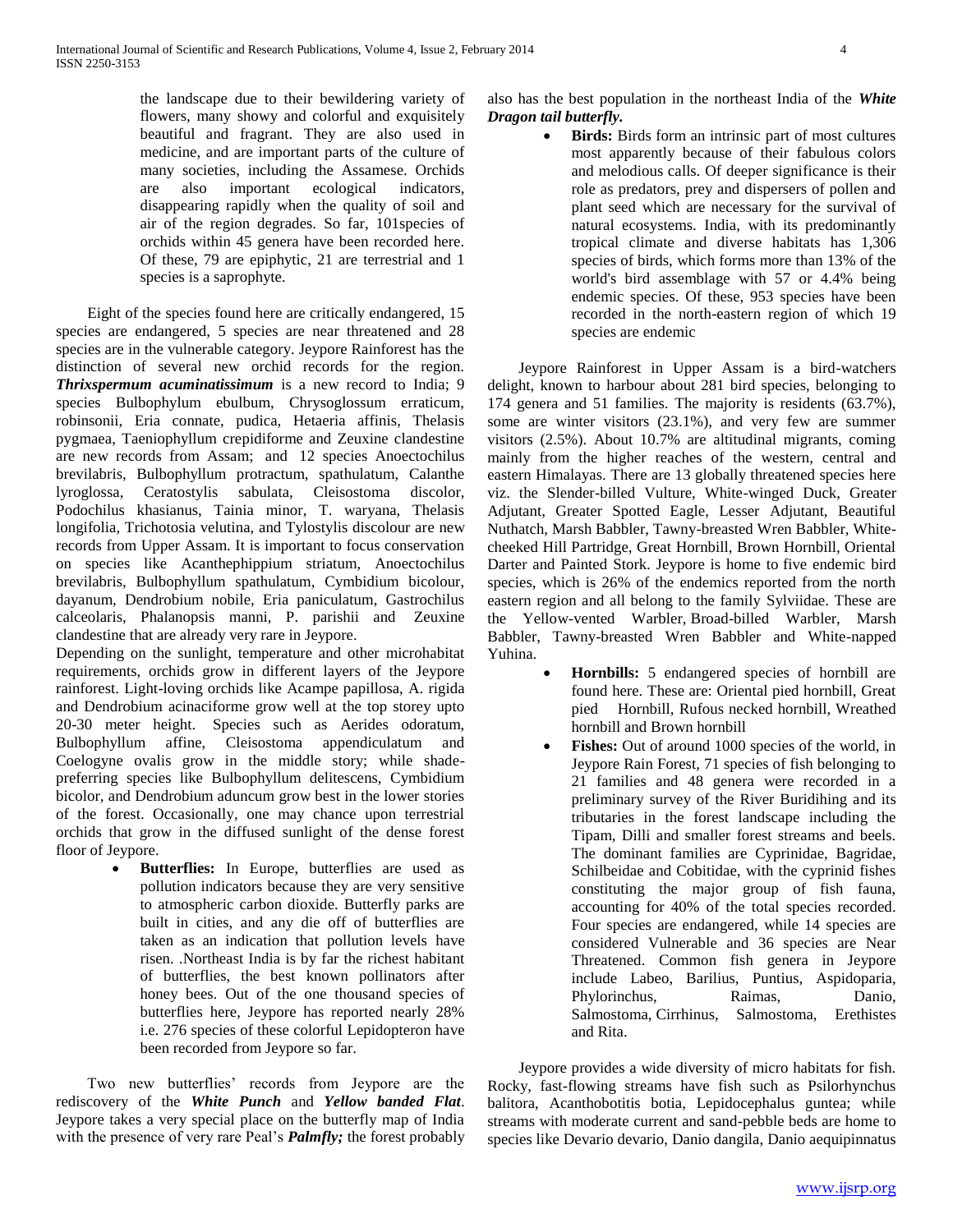and Raiamus bola. Deep pools with sandy beds provide shelter to species like Rita rita, Notopterus notopterus, Salmostoma bacila, Cirhhinus reba etc. and the shallow streams with gravel beds and rooted macrophytes harbour species such as Erethistes hara, Botia Dario and Psilorhynchus balitora. The rivers have a few deep pools locally called doobis where relatively larger sized fish like Rita, Cirhhinus, Labeo, Wallago, Clupisoma, Sperata dwell and feed year round. Fish swim into the small, usually seasonal rivulets that empty into the Buridehing River during the rainy months to forage and possibly breed there.

 Some of the fishes that are special to Jeypore include the *Olyra longicaudata, locally known as tulaji or pahari singhi* because it is found in hilly areas; *Psilorhyrhynchus balitora, locally known as balitora;* the *rare carni-omnivorous Raiamas bola, locally known as korang* whose coloration of greenish grey dorsally and silvery on the belly is excellent camouflage in the rainforest habitat it occupies. Other interesting fish in Jeypore are Danio aequipinnatus and the migratory, *carnivorous Anguilla benghalensis, locally known as nagbami* which is an endangered species.

> **Monkeys, Ape and elephants:** So far, 46 species of mammals have been identified. Among these there exist *7 endangered species of monkeys*, namely Holoock gibbon, Capped langur, Slow loris, Rhesus Macaque, Assamese Macaque, Stumptailed Macaque and Pig tailed macaque.

 Mid-mornings in Jeypore ring out with the loud calls of the *hoolock gibbon,* a globally critically endangered species for which this is one of the most secure sites in its range.

It is part of the range also of some 200 elephants that roam in the landscape, within the Dehing-Patkai Elephant Reserve and represents India's eastern-most viable population of this endangered National Heritage animal at present. Ape is one of the rare animals, found in the forest.

 The forest department is making their own efforts for the conservation of biodiversity by:

- Imposing restrictions on use of forest resources even fallen trees, broken woods etc. as these are main source of biodiversity conservation. Insects lives and grows in these fallen trees.
- The forest department organizes meetings and seminars in nearby areas to get valuable suggestions from the knowledgeable people regarding conservation of biodiversity. 57% local people have participated in the forest meetings on the topic of conservation of biodiversity.
- The department of Tourism also organizes seminars on the schools and colleges of the areas to spread knowledge about the importance of biodiversity among students and local inhabitants, for gaining cooperation for conserving biodiversity.

 The government is not taking active initiatives for conserving biodiversity in the forest. Some funds have been allotted for the same by the government, but have not been obtained by the forest department yet.

Forest festival was the single successful effort made by the government to make people aware of the biodiversity and its importance.

All other schemes and plans of the government for the same are still in their planned form only and have not been implementing. Government's announcement for making the forest a national park is also in its infancy.

## **Assam's first ever Rainforest festival in Jeypore and its Socio-economic effects**

 To bring the unique rain forest into highlight and also to save them by creating consciousness among the local tribes of the region, government organized a Rainforest festival for the first time, from February 11th to 13th, 2011. As it was celebrated in the Jeypore rainforest of Assam, India, the festival was also named as Jeypore Rainforest Festival, 2011.

 In a bid to conserve India's easternmost rainforest here, home to seven wildcat species, authorities are trying to promote the wildlife preserve as an eco-tourism destination by involving the local populace. The first Rainforest Festival is being held on the banks of the Burhidihing at Jeypore and tourists, including foreigners, have thronged in large numbers. The aim was to develop an exemplary eco-tourism roadmap for Jeypore. And for this purpose, community-based eco-tourism is the best option. To promote the rainforest and attract tourists, some long-term measures will be adopted like more accommodation units, involvement of locals and awareness programmes.

 The local people have taken an active part in the festival. They have put up over 100 stalls of handicrafts, artifacts, bamboo products, pickles and ethnic food. Festivals like these help in a long way in generating employment at the local level.

 The festival has seen the participation of myriad of ethnic groups showcasing their ethnic culture, dresses and food habits. Elephant safaris, trekking, seminars were also a hit.

 The other highlights of the festival were display of customary dresses, display of cultural heritage of the local people living in and around these areas, tools, ornaments used by different tribal groups and display of the history of forest, wildlife and their association with local people in their lives.

 The Rainforest festival was to give tribute to this biodiversity of the region. The forest is surrounded by people of the tribes *Tai Nam Phake, Singpho, Wangchu, Naga, Nocte,* etc. Various cultural activities from these tribes were part of the festival. Also various traditional artifacts which are eco-friendly from these tribes were on display. The elephant procession was the main highlight of the event. The visitors were engaged in Elephant rides, Bird Watching, Trekking, boating and other wildlife activities.

 The rainforest and Dilli reserve forest combine to be the only rainforest area in the state spread across the three upper Assam's districts of Tinsukia, Dibrugarh and Sivasagar comprising a total area of 575 sq km. The forest is listed to be the last lowland forests under the Assam valley wet evergreen forest area in the region.

## III. SOCIO-ECONOMIC SIGNIFICANCE

 The local people are getting pollution free and calm area due to the existence of the rain forest and ranked this rainforest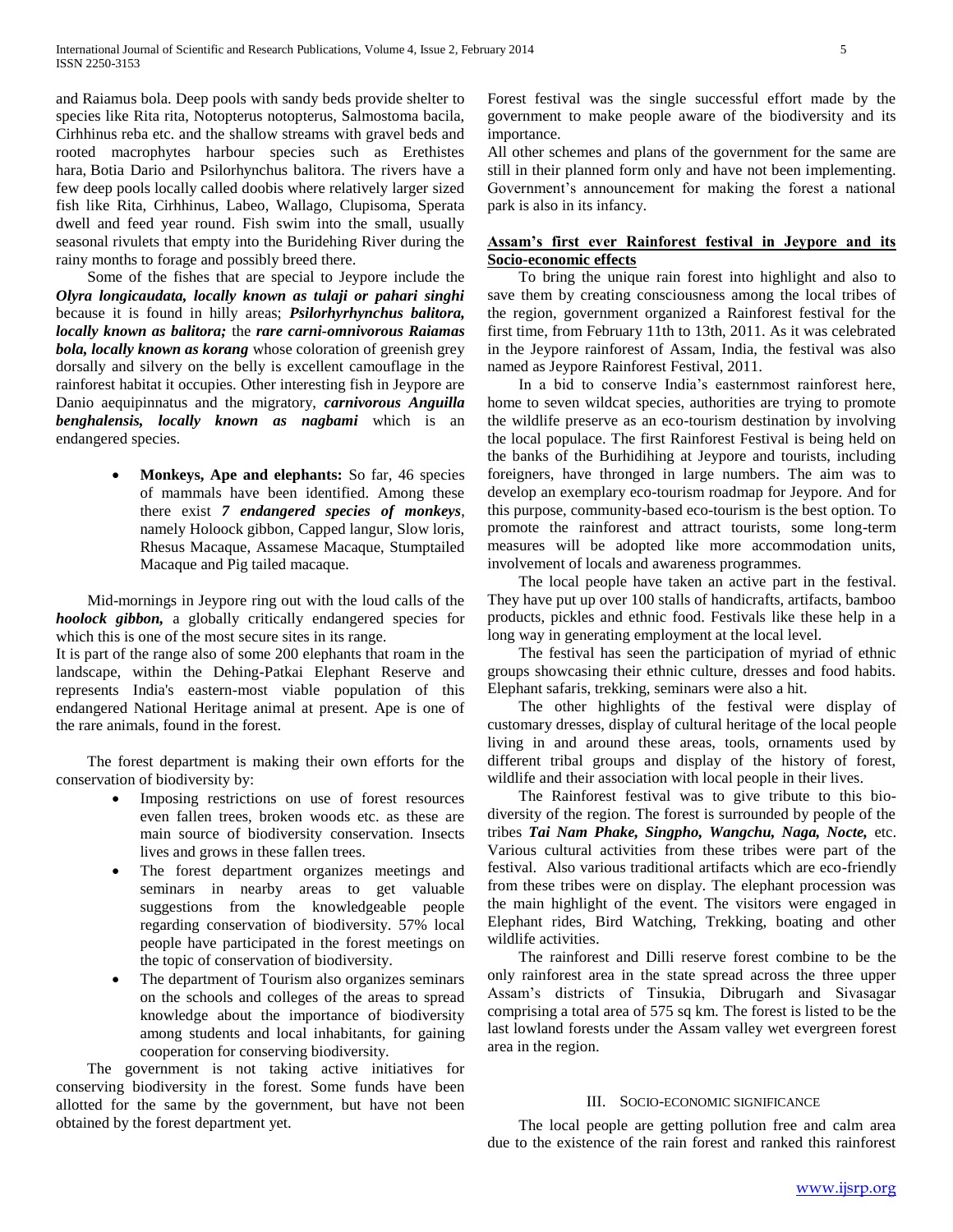benefit in number 1. Most of the respondents belonging to local people opined that the forest is making the nearby areas pollution free. The forest has enough resources to contribute towards the economy, such as medicinal trees, bamboo, woods, fodders etc. But these resources have not been used up profitably yet. Government is not taking initiatives to use the medicinal trees, having scope for greater economic influence. Silkworm available here is also used to produce silk clothes.

 Few people use the fodders derived from the forest to sell in the nearby markets. Despite direct sale, fodders like mango, orange, pineapple, tomato, coconut, guava, banana etc can be used to produce jam, pickle, juice etc. and to sale in markets. Such fodders are available in plenty in the Jeypore Rainforest.

 The forest has a tree popularly known as the "lipstick tree" that is used during the season of bihu to produce lipsticks.

 The orchids available here are very precious. Seasonal orchids are used during various festivals. The local people sell them in the nearby markets to earn money. Orchids also have medicinal use.

 The insectivorous, carnivorous and most of the omnivorous birds help control the insect and rodent pests in the forest as well as in the agricultural ecosystem adjoining the forest. The forest department provides employment facility to the local eligible people with their own efforts. They appoint tourist guides by paying lump sum money. 53% local people are aware of the employment opportunities provided by the forest department, and satisfied with the same.

 Some people of the peripheries of the rain forest use forest resources like, firewood, fodder, livestock, and timber for their household purposes. From the responses of the forest employees and local people it is found that fodders and firewood are the only mentionable items used by the nearby people. However use of other items is negligible. Imposition of restrictions on the use of these resources is the main reason for less use of the forest products.

 Existence of the rainforest in the area is developing the infrastructure facilities especially communication system of the Jeypore and its nearby areas.

 The forest is also making the nearby areas globally known and improving the overall economy of these areas and these benefits provided by the rain forest is getting  $2<sup>nd</sup>$  and  $3<sup>rd</sup>$  positions respectively by the local people.

 The rain forest is one of the most beautiful attractions for the tourists in India for being rich in biodiversity and consisting beautiful, colorful and attractive flora and fauna; having wide scope of economic contribution. But due to the lack of initiatives on the part of the government for developing eco-tourism in this area, it is failing to provide economic significance.

 The forest is not a satisfactory tourist place according to 30% tourist respondents. While 47% tourists found it a satisfactory one and only 23% said that it is a highly satisfactory tourist place. Rich biodiversity exist in the rain forest is the primary reason mentioned by the respondents for ranking the forest a satisfactory tourist spot. Some of them also mentioned that the way to reach the forest is convenient.

 Most of the tourists mentioned that there is a lack of water logging area, where they could see the birds and animals together. Due to this, they find it difficult to enjoy the view of the variety of species.

Lack of trekking and rope way facilities for the tourists within the rainforest is another drawback.

 Inadequate lodging facility is also a drawback of the rainforest.77% tourists opined that they did not get any lodging facility from the forest. It is also identified that the forest has a heritage bungalow with ample amenities, but it is available for the VIP tourists only. Common tourists do not get any such lodging facilities from the forest.

 However, the guiding facility provided to the tourists is satisfactory. 80% tourists are satisfied with the guiding facility provided to them.

 A variety of valuable woods like *sopa, dhuna, sam etc.* are available*,* which have various socio-economic uses.

## IV. SOCIO ECONOMIC EFFECTS OF JEYPORE RAINFOREST FESTIVAL

 For spreading biodiversity conservation consciousness among people and promoting ecotourism in the Jeypore rainforest, government has organized the Jeypore Rainforest festival. The local people have taken an active part in the festival. They have put up over 100 stalls of handicrafts, artifacts, bamboo products, pickles and ethnic food.

 The highlights of the festival were- display of customary dresses, display of cultural heritage, food habits of the local people living in and around these areas.The various tribes living in the peripheries of the forest are*: Sonowal kachari*, *Tai Nam Phake, Singpho, Wangchu, Naga, Nocte,* etc.

 Display of tools, ornaments used by different tribal groups and display of the history of forest, wildlife and their association with local people in their lives were also included in the festival.

 The elephant procession was the main highlight of the event. The visitors were engaged in Elephant rides, Bird Watching, Trekking, boating and other wildlife activities.

## V. FUTURE PROSPECTS OF THE RAIN FOREST

 The government is planning for making the forest a satisfactory eco tourism spot. However the efforts made by the government in this regard was not helpful. But the plan to organize another rain forest festival will help in achieving this target to a great extent. Festivals like these will also help in generating employment at the local level.

 For developing tourism in this area, the government and forest department is planning for rope way; however it has not been implemented yet. Making tracks for tourists and water logging area in the forest is another plan of the government for developing tourism. For promoting tourism, the government has declared to allot 3 houses with sufficient accommodation facilities for lodging of the tourists. The estimates for the same has been made but not yet started. The government is also planning for making the forest "a national park".

 Both the government and forest department are expecting for providing larger employment facility to the nearby areas, when ecotourism will develop. Local people also expect the same. Government's plan for developing ecotourism in Jeypore Rain forest will be most advantageous for generating local employment, especially in the field of tourists' guides. 87%